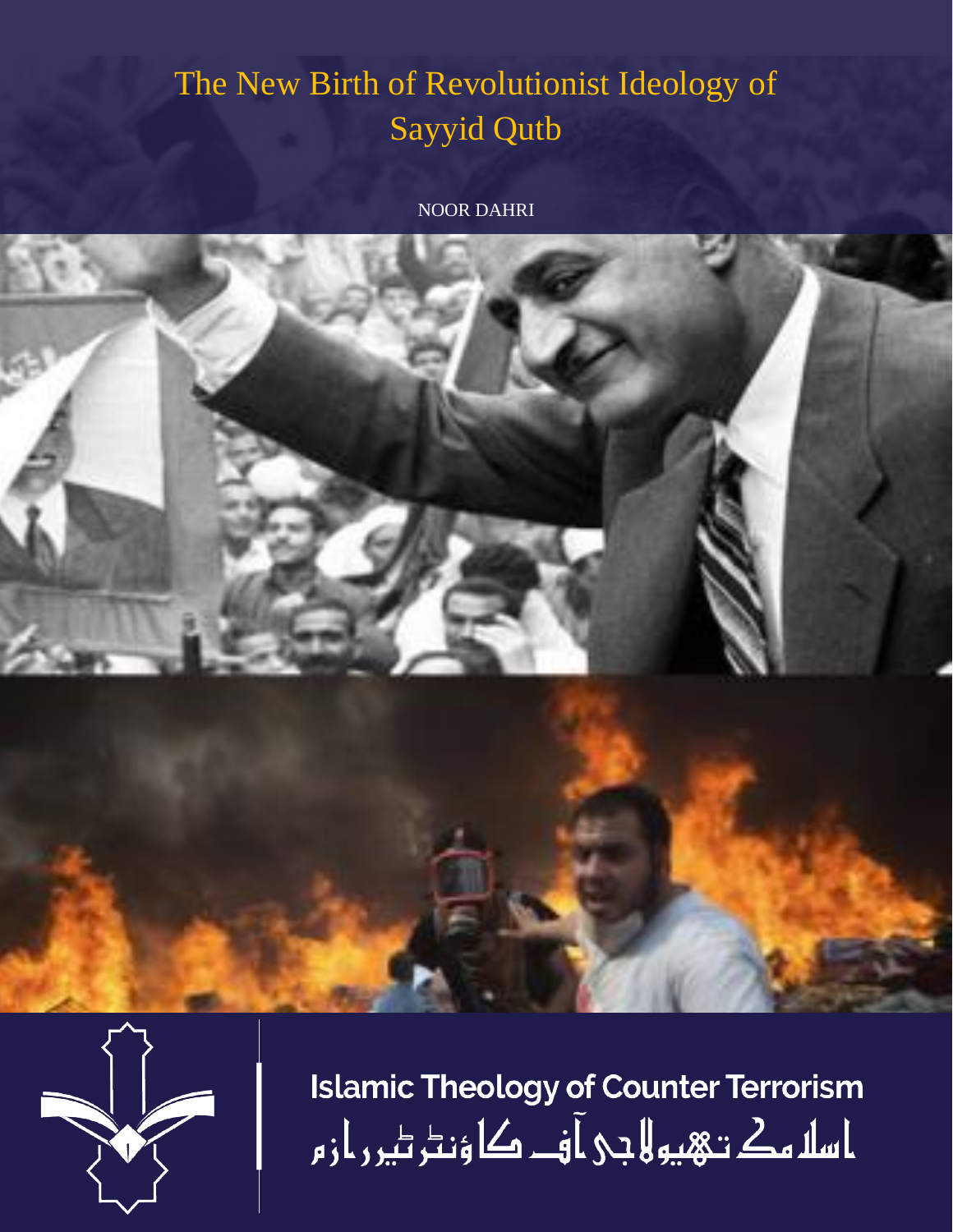The latest wave of political Islamic terrorism that wrapped the world with the blood of innocents starts from  $20<sup>th</sup>$  century to onwards actually is an ideology of Qutbism. The leading member of  $20<sup>th</sup>$  century's political Islamic ideologue was Sayyid Qutb of Egypt, who joined the Muslim Brotherhood (Ikhwan ul Muslimoon) in the 60s after completing his traning in the USA.

If we study the ideology of Sayyid Qutb in deeper, we find that Qutb was more a revolutionist than a Jihadist. He struggled all his second phase of life against the sinful (according his thought) and corrupt Muslim regimes such as the Egyptian government. He did not advocate terrorism, according to his speeches and writings but waged non-violent Jihad against the cruel and corrupt Muslims states. Today's Jihadist ideology is far different than the ideology that Qutb introduced in the 20th century. He was an Islamic theorist and introduced the revolutionary theory in his movement that later turn the revolutionist ideology into the Jihadist ideology.

According to a PhD scholar, El-Sayed el- Aswad:

"Despite the existence of common and shared components between Qutb's views and the ideology of present Islamists, and despite the impact of Qutb's thought on the latter's ideology, there are fundamental differences between them. This implies that despite the radical trend of Qutb's writings and teachings portraying Islam as a force opposing Western secular imperialism, Qutb did not support the wide-ranging and indiscriminate violence advocated locally by the Egyptian jihadist groups of the 1970s and 1980s, and globally by the extreme Islamists of global jihad like Bin Laden and Ayman al-Zawahiri operating through al-Qaeda. For Qutb, jihad must be directed toward sinful and corrupt Muslim regimes."

In the early stage of his practical life, he was a government servant and worked with various government departments. He was pro state at that time but was very much aware of the core principles of Ikhwan ul Muslimoon (Muslim Brotherhood). His philosophy suddenly changed when he returned from the USA and decided to join the Brotherhood in relations to introduce an awakening model for the young supporters. He introduced a West-inspired model of revolution into the Ikhwan movement which practised the concept of Sufism at the time.

Sayyid Qutb was an intellectual person, he was already known by his writings well before joining the Ikhwan movement. He authored a book named "Social Justice in Islam" in the 1940s. During these years Qutb visited the USA for his further training where he expressed his hateful and negative thoughts towards the American materialistic culture, as opposed to the spiritual and moral culture of Islam. He changed his mind from Islamic scholar to the social revolutionist after he returned. His USA visit lasted nearly two years that brought radical thoughts to his mind.

In 1953, the year after the revolution of the Egyptian Free Officer in 1952, he joined the Ikhwan ul Muslimoon (Muslim Brotherhood). In the beginning, he and his members of the Ikhwan movement supported Egyptian ruler Gamal Abdel Naser but their relations with Gamal Naser deteriorated when he did not accept the Islamic Political Orientation. After a year of Qutb's joining the Ikhwan, Gamal Naser was survived from the bloodied attempt of his assassination in 1954, blamed on Ikhwan which forced them to go underground.

The difference from the ideological conflict to a social revolution between the Ikhwan and Egyptian government started. The period from 1954 to 1960 was a time that changed the political arena of Egypt from political and social reform to a dangerous and bloodiest revolution.



**<sup>4</sup>** www.itct.org.uk